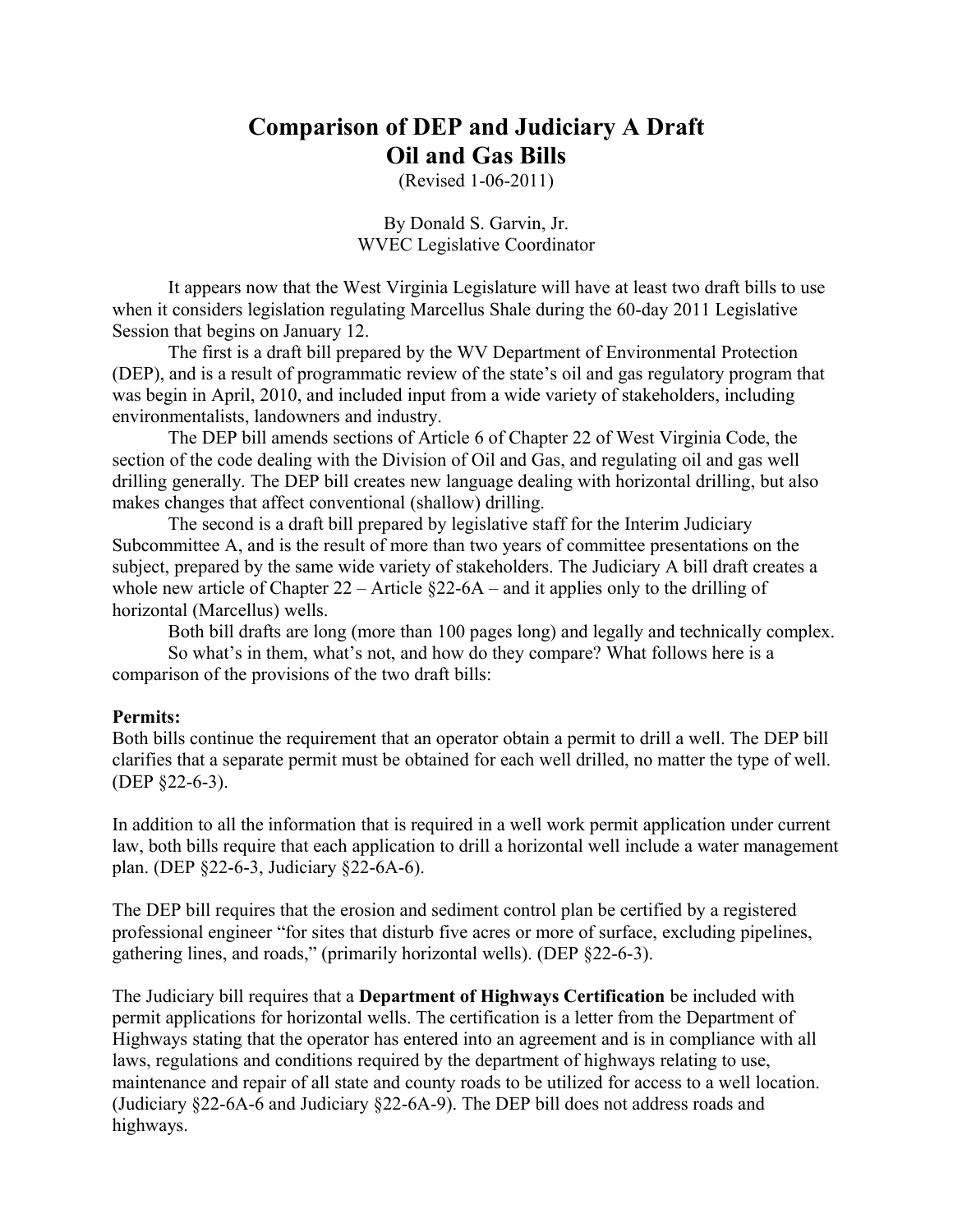The DEP bill adds new provisions for all wells requiring a well site safety plan, a reclamation plan for plugging a well, and a statement and explanation of whether the operator has ever had a permit revoked or bond forfeited. (DEP §22-6-3).

The Judiciary bill provides that for horizontal wells no well work permit application shall be submitted to the department until forty-five days after the notice has been received by the surface owner. (Judiciary §22-6A-46). In addition no permit shall be issued less than sixty days after the filing date of the application for any well work. If the applicant provides proof of all the necessary waivers, the secretary may issue the well work permit thirty days after the filing date of the application. (Judiciary §22-6A-16).

#### **Water Management Plans**:

Both drafts require that an application to drill a horizontal well include a "water management plan." The drafts are almost identical in spelling out what is included in the water management plan, using language from HB 4315, last year's Marcellus bill that passed in the House but not in the Senate.

Water management plan provisions are primarily reporting and record keeping requirements that list the details of planned water withdrawals for drilling and fracturing the well, including the type of water source, specific location of water withdrawals, volumes of water to be withdrawn, and anticipated months the withdrawals will occur.

The plan must contain a description of the "management and disposition of wastewater from fracturing, stimulation, and production activities," and a listing of the anticipated additives that may be used in water used for fracturing or stimulating the well.

The water management plan must also contain **"a water resources protection plan"** that "includes documentation of measures that will be taken to allow the State to manage the quantity of its waters for present and future use and enjoyment and for the protection of the environment."

The water resources protection plan must identify "the current designated and existing water uses, including any public water intakes within one mile downstream of the withdrawal location; must demonstrate that a "sufficient in-stream flow" will be available to maintain "a pass-by flow" that preserves the identified use of the stream immediately downstream of the point of withdrawal; and must include methods to minimize adverse impact to aquatic life.

Both bill drafts would require the operator to record and maintain information regarding the quantity of flowback water from hydraulic fracturing the well, the quantity of produced water from the well; and the method of management or disposal of the flowback and produced water.

Both bill drafts would also require the operator to record and maintain information regarding the transportation of wastewater, including the quantity of water transported, the collection and delivery or disposal locations of the water; and the name and address of the water hauler, and the company for which the hauler was hauling the water.

While neither of the draft bills require an actual water withdrawal permit, the DEP bill comes closest to doing that. It requires the operator to identify and report the location of proposed water withdrawals within forty-eight hours prior to the withdrawal. It also requires the operator to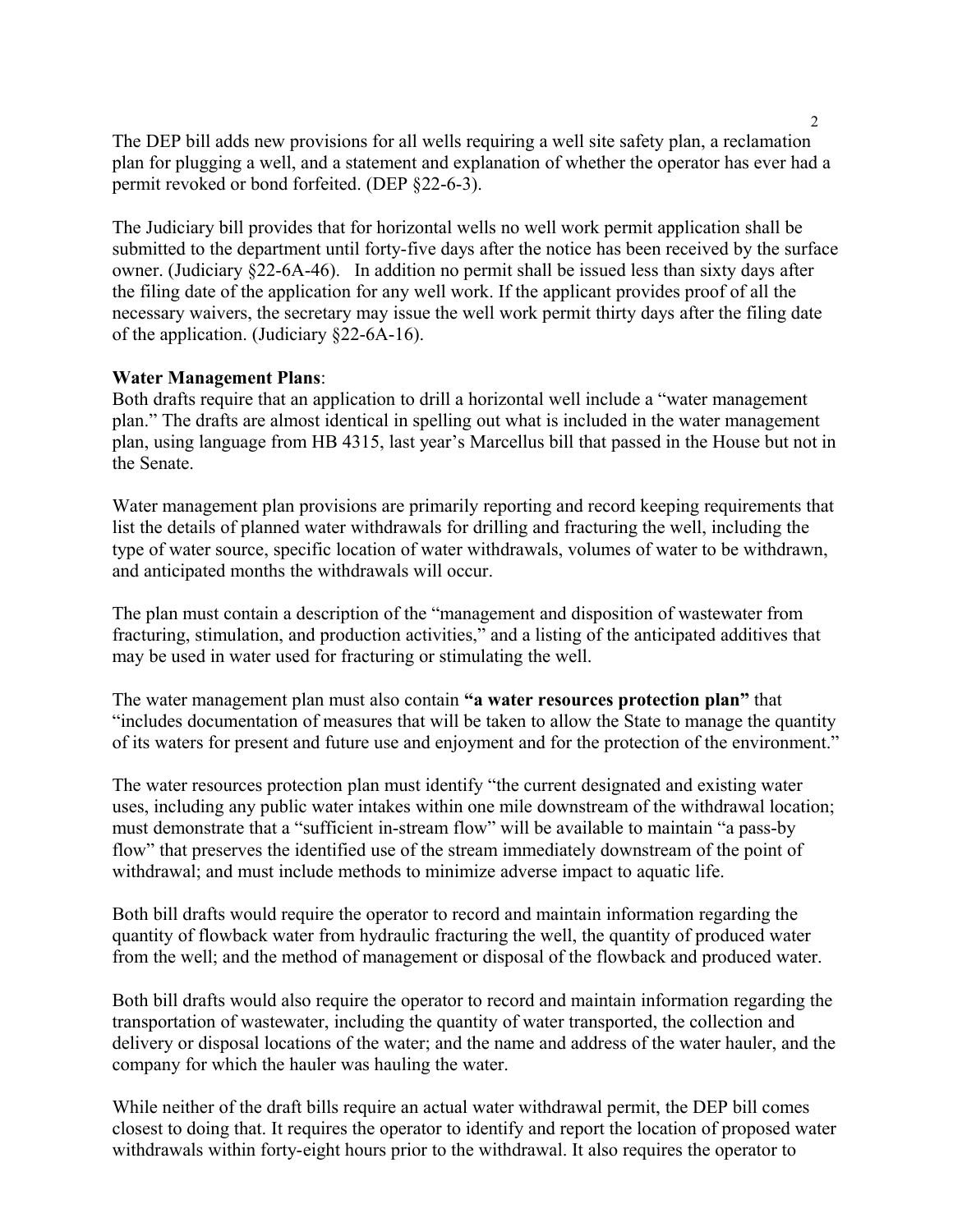place signs at the location that identify that the location is a water withdrawal point, the name and telephone number of the operator, and the permit number for which the water withdrawn will be utilized. (DEP bill §22-6-3 and §22-6-6, Judiciary bill §22-6A-30).

# **General Environmental Protection Performance Standards:**

The DEP bill re-writes Section §22-6-6, which lists general environmental protection performance standards for all oil and gas operations. It directs the secretary to promulgate separate rules directed toward the surface effects of oil and gas operations.

Each permit issued by the secretary pursuant to this article and relating to oil and gas operations shall require the operation at a minimum to (the following is an excerpt):

(1) Adopt measures consistent with known technology in order to maintain the value and reasonably foreseeable use of surface lands;

(2) Adopt measures consistent with known technology in order to control fugitive particulate matter [**this is the only mention of air quality issues in either bill draft**];

(3) Plug all wells in accordance with the requirements of this article and the rules promulgated pursuant thereto when such wells become abandoned . . .

(4) With respect to surface disposal of cuttings, stabilize all waste pits, including the use of impervious materials, if necessary . . .

(5) Establish on regraded areas and all other disturbed areas a diverse and permanent vegetative cover capable of self-regeneration and plant succession and at least equal in extent of cover to the natural vegetation of the area . . .

(6) Protect off-site areas from damages that may result from such oil and gas operations;

(7) Eliminate fire hazards and otherwise eliminate conditions which constitute a hazard to health and safety of the public;

(8) Protect the quantity and the quality of water in surface and groundwater systems both during and after drilling operations and during reclamation by:

- A)Withdrawing water from surface waters of the State by methods deemed appropriate by the secretary, so as to maintain sufficient in-steam flow immediately downstream of the withdrawal location. In no case shall an operator withdraw water from ground or surface waters at volumes beyond which the waters can sustain;
- B)Casing, sealing or otherwise managing wells to keep returned fluids from entering ground and surface waters;
- C)Conducting oil and gas operations so as to prevent, to the extent possible the best technology currently available, additional contributions of suspended or dissolved solids to streamflow or runoff outside the permit area, but in no event shall the contributions be in excess of requirements set by applicable State or federal law; and
- D)Registering all water supply wells (used for drilling operations) with the Division of Oil and Gas and constructing and plugging all such wells in accordance with the standards of the Bureau for Public Health set forth in its Legislative rule entitled Water Well Regulations . . . All drinking water wells within two thousand five hundred feet of the water supply well shall be flow tested by the operator upon request of the drinking well owner prior to operating the water supply well.

(9) With respect to other surface impacts of oil and gas operations not specified in this subsection, including the construction of new roads or the improvement or use of existing roads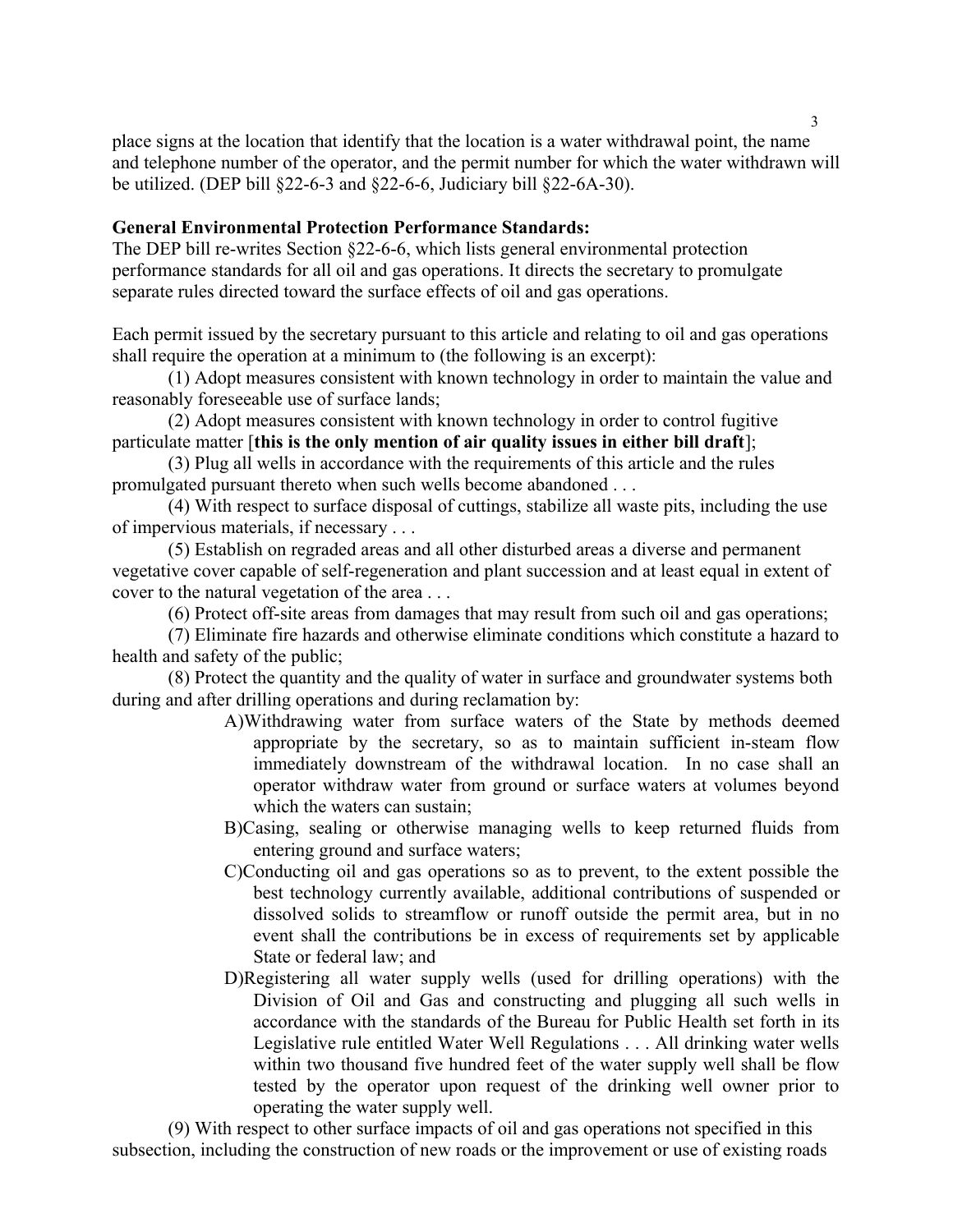to gain access to the site of such activities and for haulage, repair areas, storage areas, processing areas, shipping areas, and other areas upon which are sited structures, facilities or other property or materials on the surface . . . operate in accordance with the standards established pursuant to this article or the rules promulgated thereunder; and

(10) To the extent possible using the best technology currently available, minimize disturbances and adverse impacts of the operation on fish, aquatic life, wildlife, and related environmental values and achieve enhancement of such resources where practicable.

# **Impoundments and Pits:**

The DEP bill requires a "Certificate of Approval" before constructing impoundments with capacity of greater than five thousand barrels (210,000 gallons). It includes a \$300 application fee and a \$100 annual registration fee. The construction plans must be prepared by a registered professional engineer licensed to practice in West Virginia. It authorizes the secretary to propose rules to implement the provisions of this section. (DEP §22-6-5).

The Judiciary bill would require that all fresh water and flowback water impoundments, and all drilling pits be constructed with a dual liner system with a leak detection system installed between the two liners, to prevent seepage or leakage. (Judiciary §22-6A-25 and §22-6A-27).

# B**oth bills will continue to allow the burial of drilling pits on site.**

#### **Casing Requirements:**

The Judiciary bill requires the department to inspect each permitted well drilled in any formation using hydraulic fracturing or horizontal drilling, or both, during each phase of cementing, completing and altering. The operator may not proceed to the next phase of the drilling operation until an inspection has been performed. (Judiciary §22-6A-21).

#### **Plat Requirements:**

The DEP bill requires that plats include all mineral tract boundaries within the scope of the plat, and that the plat be prepared by a professional surveyor or registered professional engineer. (DEP §22-6-14).

#### **Frac Fluids:**

Under both bills, the water management plan must contain a listing of the anticipated additives that may be used in water used for fracturing or stimulating the well.

The DEP bill requires that upon well completion, a listing of the additives that were actually used in the fracturing or stimulating of the well be submitted as part of the completion report. (DEP §22-6-3).

The Judiciary bill is similar. It requires that within 30 days of completion of the well, "the operator must file a report with the department that includes, without limitation, the complete list of the chemicals and chemical compounds used in the fracturing fluid products, specifying the volume of fluid utilized in each separate hydraulic fracturing operation and the Chemical Abstract Service registry number for each constituent chemical." (Judiciary §22-6A-23).

It further provides that, "In case of a medical emergency, the operator shall provide the concentration of each constituent chemical and the formula for each chemical compound to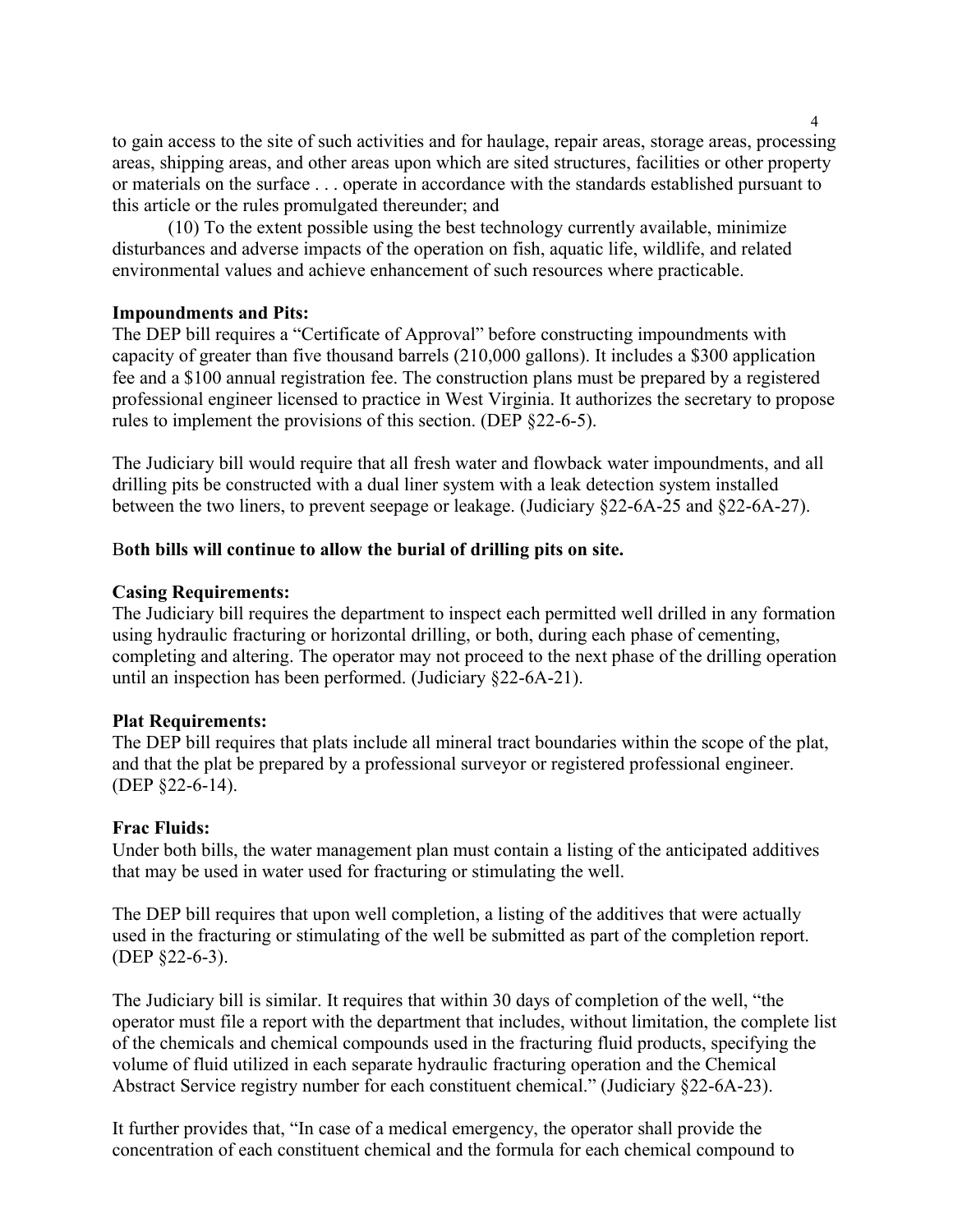medical emergency personnel or local emergency personnel, or both; and "the well operator shall keep a copy of the report at the well site and produce it upon request by the department, local emergency personnel or surface landowners residing within 5,500 feet of the well." (Judiciary  $§22-6A-23$ ).

The Judiciary bill also requires that the operator maintain a record of the total volume of fracturing fluids used for the operation as well as the total volume of fluids that flow back. These records must be to the department on a semi-annual basis. (Judiciary §22-6A-24).

# **Conditions for Denial of Permits:**

The DEP bill continues current law that states that the permit will not be issued or will be conditioned, "including conditions with respect to the location of the well and access roads, prior to issuance" if

- (1) The proposed well work will constitute a hazard to the safety of persons; or
- (2) Damage would occur to publicly owned lands or resources; or
- (3) The proposed well work fails to protect fresh water sources or supplies.

It continues the requirement that a permit can be denied if the operator is insubstantial violation of an existing permit, "or other environmental laws or rules." (DEP §22-6-4).

The Judiciary bill states that the department may deny or condition a well permit based on the impact of the proposed well on public resources including, but not limited to:

- (1) Publicly owned parks, forests, gamelands, recreational and wildlife areas.
- (2) National or State scenic rivers.
- (3) National natural landmarks.
- (4) Habitats of rare and endangered flora and fauna and other critical communities.
- (5) Historical and archaeological sites listed on the Federal or State list of historic places.

(6) Bodies of water and watercourses, including, but not limited to, wetlands, wild trout streams and wilderness trout streams. Prior to submitting a permit application to the department for a well or well site within a wild trout stream, High Quality or Exceptional Value watershed, the applicant shall consult with the West Virginia Division of Natural Resources. (Judiciary §22-6A-15).

# **Notice To Surface Owners:**

The DEP bill requires that for all wells, prior to receiving a permit, the operator will provide notice to the surface owner at least seventy-two hours but no more than forty-five days prior to entering the surface tract to conduct any plat surveys. (DEP §22-6-12). The Judiciary bill provides that for horizontal wells, the operator must give the surface owner at least fifteen days notice before entering upon the surface land for surveying. (Judiciary §22-6A-45).

The Judiciary bill, as part of the notification creates a process to encourage the negotiation of "Surface Use and Compensation Agreements" as part of the permit application process and requires additional bonding by the operator if there is none.(Judiciary §22-6A-46, §22-6A-47, and §22-6A-46).

Both the DEP bill and the Judiciary bill require that, no later than the filing date of the application, the applicant for a permit for any well work or for a certificate of approval for the construction of an impoundment shall deliver, copies of the application, well plat, and erosion and sediment control plan to a long list of persons, including surface owners and mineral owners.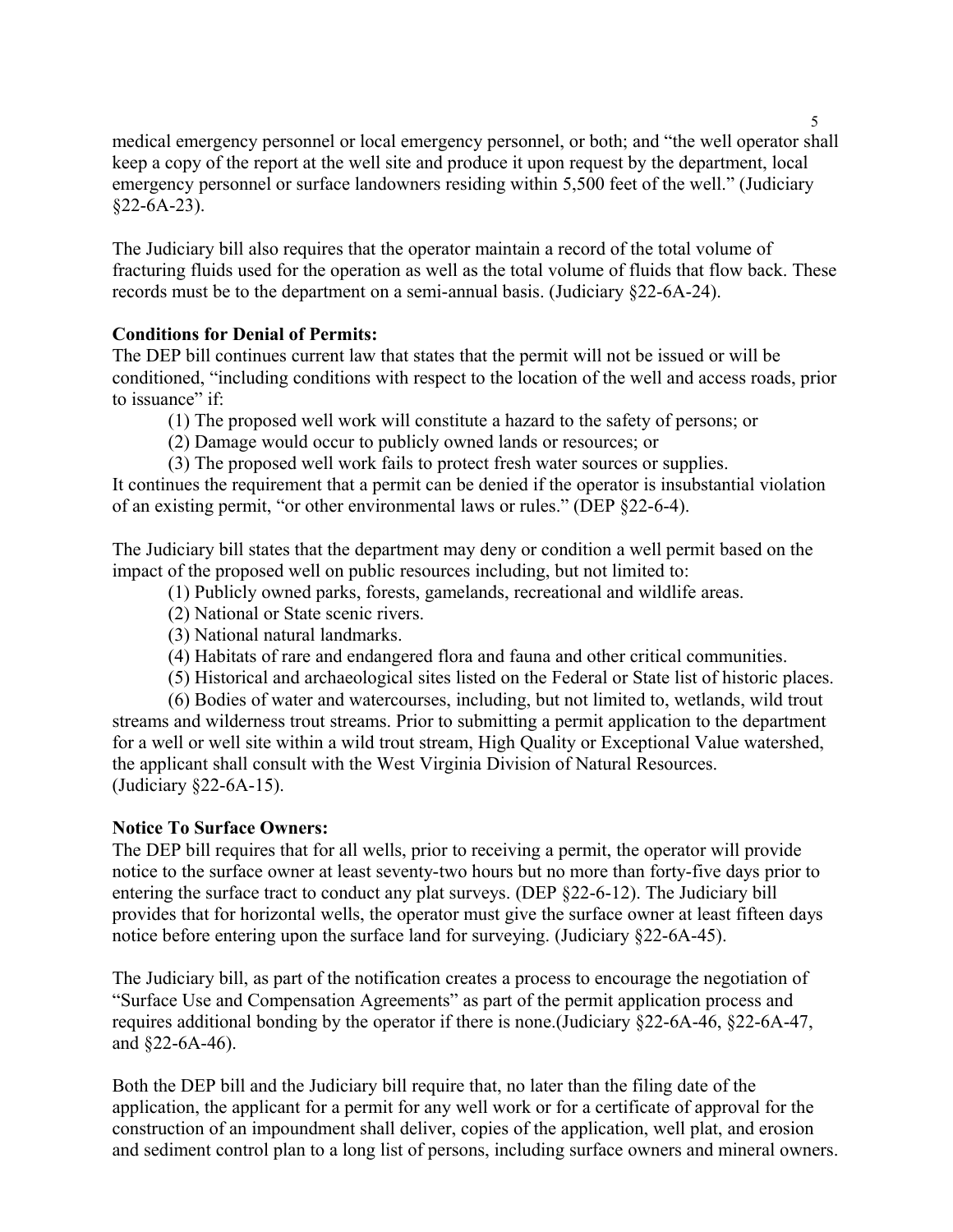#### (DEP §22-6-12 and Judiciary §22-6A-10).

The DEP bill also requires the operator to provide notice to the surface owner "within seven days but no less than two days" before any actual disturbance of land pursuant to the permit is expected to commence, if the surface owner requests receipt of that notice as a part of his or her comments concerning the permit application. (DEP §22-6-12).

# **Comment Period for Surface Owners:**

The Judiciary bill requires that for horizontal wells comments on the proposed well work must be filed within 15 days after the application is filed with the secretary. (Judiciary §22-6A-11). The DEP bill increases the current comment period from 15 days to 30 days for all well work. (DEP §22-6-13).

# **Reclamation:**

The DEP bill includes impoundments in the reclamation provisions, and requires that all reclamation must be completed within six months after the completion of the drilling process. For multiple well pads (horizontal wells), reclamation must be completed within six months after the completion of the drilling process for a well, "unless the operator commences drilling on a subsequent well within six months." (DEP §22-6-31).

Section §22-6A-29 of the Judiciary bill also requires that all reclamation must be completed within six months after the completion of the drilling process. However, section §22-6A-20 of the Judiciary bill requires that all reclamation must be completed within nine months after the completion of the drilling process. This appears to be a drafting mistake, but it is not clear which time period is the actual intent of the bill.

# **Well Location Restrictions:**

The DEP Bill continues the current provision that no oil or gas well can be drilled nearer than two hundred feet from an existing water well or dwelling without first obtaining the written consent of the owner, and adds that it cannot be nearer than one hundred feet from any surface water of the state. (DEP §22-6-23).

The Judiciary bill provides that horizontal wells may not be drilled within 1000 feet from any existing building or existing water well without the written consent of the owner. It further provides that "no well site may be prepared or well drilled" within 100 feet "from any watercourse, natural or artificial lake, pond or reservoir or within 100 feet of the boundary of a wetland or the boundary that affects the functions and values of a wetland." In addition, "no well may be drilled using hydraulic fracturing or horizontal drilling within 2,500 feet of a surface water source, and within 1,000 feet of a groundwater source, that serves a public water system." (Judiciary §22-6A-15).

# **Water Supply Replacement:**

The DEP bill retains existing language for all types of wells that requires the operator to replace damaged or lost groundwater or surface water supplies, and establishes a "rebuttable presumption" that the well drilling is the cause of the damage or loss if the supply is within one thousand feet of the well. (DEP §22-6-35).

The DEP bill contains new language requiring the operator to provide an emergency drinking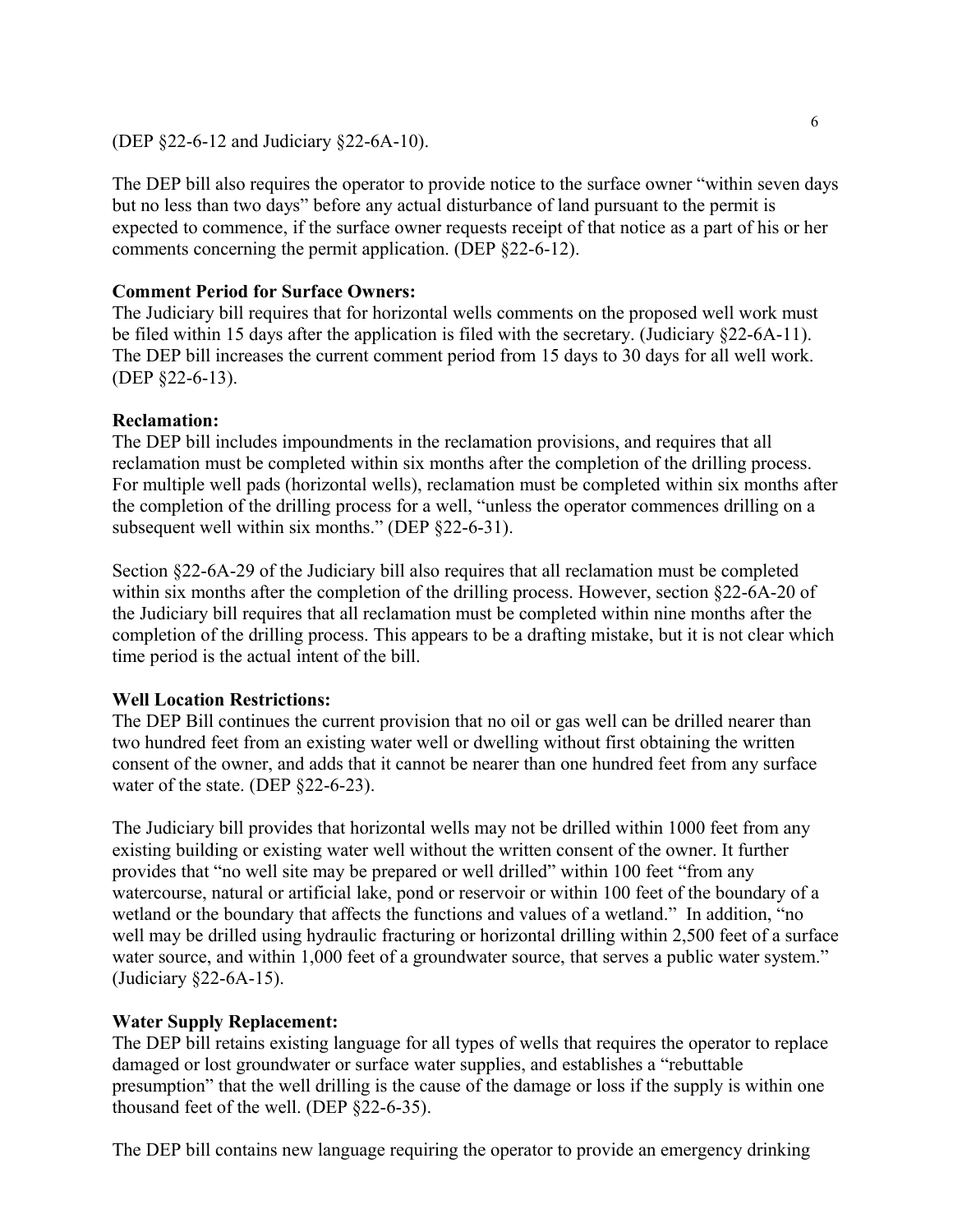water supply within twenty-four hours; provide temporary water supply within seventy-two hours; within thirty days begin activities to establish a permanent water supply or submit a proposal outlining the measures and timetables to be utilized in establishing a permanent supply. The total time allowed for establishing a permanent water supply may not exceed two years. (DEP §22-6-35).

The Judiciary bill requires the operator to replace damaged or lost groundwater or surface water supplies caused by the drilling of horizontal wells, and gives the department 10 days to investigate claims and 45 days to make a determination. The Judiciary bill establishes a "rebuttable presumption" for horizontal wells that the well drilling is the cause of the damage or loss if the supply is within 2,500 feet of the well. The Judiciary bill also states: "In case of horizontal drilling, the presumption covers the entire length of the horizontal drilling and extends an additional 2,500 feet from the end or sides of each horizontal well bore." (Judiciary §22-6A-22).

The Judiciary bill also requires the operator to conduct a "predrilling or prealteration" test of the water supply, upon written request "by any landowner residing within 5,500 feet but farther than 2,500 feet of a proposed gas well using hydraulic fracturing," and send a copy of the results to the landowner. The test must be conducted by a certified lab, and provide at a minimum testing for chemicals or chemical compounds known to be commonly used for hydraulic fracturing including, but not limited to, the following: all major cations and anions, arsenic, benzene, toluene, ethylbenzene, xylenes, manganese, dissolved methane, total dissolved solids, chlorides, nutrients and radionuclides. (Judiciary §22-6A-22).

# **Fees:**

The DEP bill establishes a horizontal well drilling permit fee of \$10,000 per well. There is no fee for plugging a well, and no increase in fees for shallow wells, deep wells, or coalbed methane wells. (DEP §22-6-2). The bill continues the Oil and Gas Reclamation Fund fee of \$150 for each application for well work activity except for plugging. (DEP §22-6-30).

The Judiciary bill establishes the following fees for horizontal wells: (Judiciary §22-6A-50).

- \$15,000 initial application fee for each well work permit.
- •\$15,000 reclamation fee for each well work permit.
- •\$10,000 fee for each application to modify a well work permit.
- •\$5,000 annual permit renewal fee.

# **Well Bonds:**

The DEP bill proposes no changes to the current bonding provisions of \$5,000 for an individual well bond, or \$50,000 for a blanket bond. (DEP §22-6-28).

The Judiciary bill requires a \$25,000 individual bond for each horizontal well. (Judiciary §22-6A-28).

# **Inspectors:**

The DEP bill repeals Article 7 of Chapter 22C of state code and eliminates the Oil and Gas Inspectors' Examining Board, which has historically been dominated by industry groups. In its place, it gives the secretary the authority to hire inspectors under the civil service system, with a six-month probationary period. The Judiciary A bill does not address the issue. (DEP §22-6-2).